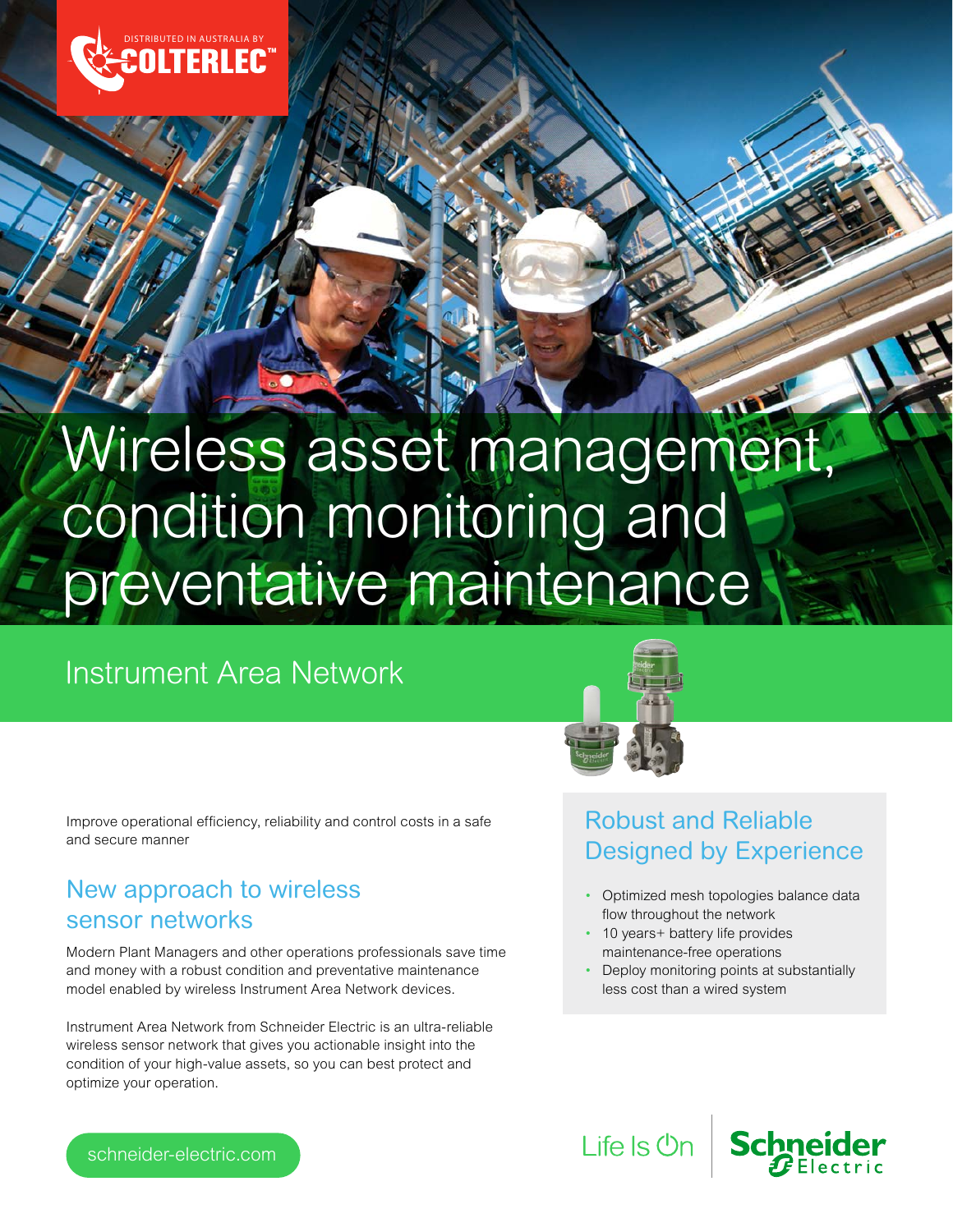### Extend autonomy

Instrument Area Network is a unique IIoT solution that maximizes battery life and optimizes wireless mesh network data flow. The network of transmitters is enabled with ultra-low-power BLE (Bluetooth Low Energy) radios that provide increased reach into challenging areas reducing power requirements, extending battery life and reliability.

#### Increase flexibility

Instrument Area Network increases free path communications and installation flexibility by communicating with installed sensors via a hybrid network of WirelessHART on the mesh and BLE in the local transmitter locations.

#### Eliminate blind spots

Unlike other mesh networking solutions, the Instrument Area Network architecture optimizes radio paths, ensuring deterministic data flow through all network nodes.

You gain:

- Access to data points that were previously too costly to consider
- Quick insight into asset health for more timely response and scheduled maintenance
- Substantial cost savings by implementing a preventative wireless monitoring program

Gain efficiency, reliability and cost effectiveness with Schneider Electric's Instrument Area Network.



Hybrid architecture using WirelessHART mesh networking coupled with ultra-efficient BLE Instrument Area Networks